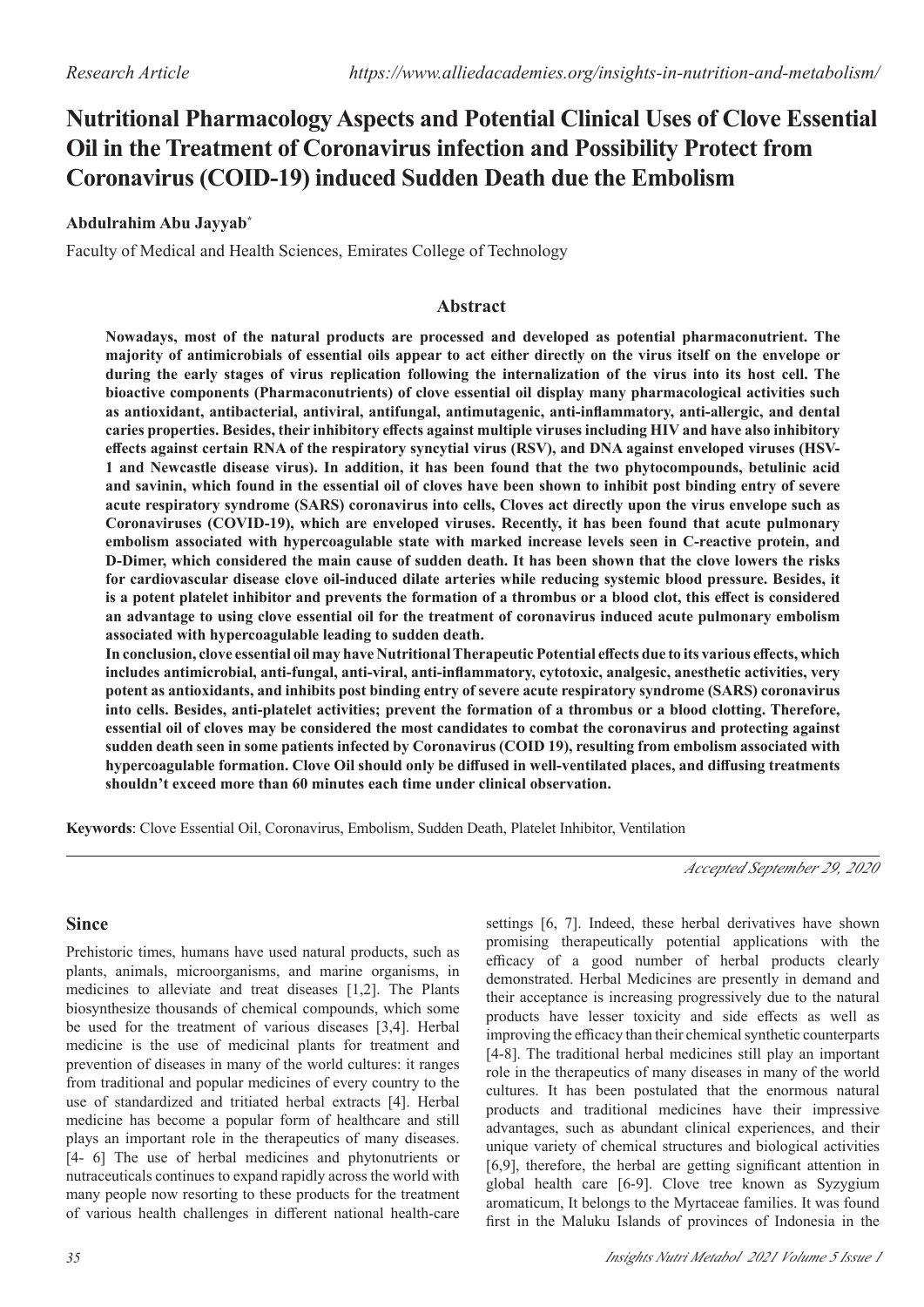eastern country, this aromatic spice is still the prominent product of Indonesia. Today, cultivated in many parts of the world, including India, Pakistan, Madagascar, Sri Lanka, India, Tanzania, Zanzibar and even areas of East Africa [10, 11]. Cloves are best known as an aromatic spice to be used in the preparation of food, in addition, they have been used it in traditional medicine. Clove can provide some important pharmaconutrients, which are commercially used for many medicinal purposes and in the perfume industry and clove are considered one of the spices that can be potentially added as preservatives in many foods, especially in meat processing, to replace chemical preservatives due to their antioxidant and antimicrobial properties [12]. Ancient Indian and Chinese medicines utilized cloves to treat various health conditions including toothaches, infections, indigestion, muscle and joint pain. The popularity of cloves continued to grow with each generation, finding new medicinal applications as a stand-alone or as a spice tonic [13]. Traditional Chinese medicine using cloves for its strong ability to combat the fungi and bacterial infections, also ancient India, Ayurvedic they used cloves to treat different digestive diseases, fever, toothaches, pain and respiratory problems [13]. Cloves contain several antioxidants agents like anthocyanin, quercetin and eugenol. Eugenol. Indeed it has been also shown to act as a natural antioxidant [14]. Antioxidants [15] are compounds that reduce oxidative stress, which can contribute to the development of chronic inflammation.This is where antioxidants play a vital role by seeking out free radicals, neutralizing their harmful effects, and protecting the body tissues and systems [14, 15]. A research study found that eugenol stopped oxidative damage caused by free radicals five times more effective than vitamin E due to its potent antimicrobial and antioxidant activities. The results of the study on the antioxidant activities of 26 various spices have been indicated that cloves to be one of the highest concentrations among other powerful superfoods such as garlic, thyme, rosemary, and oregano. [16]. Cloves are also good sources of antioxidants, and also fight inflammation and protect the organs against cancer [6]. The inhibitions of degenerative diseases are usually due to the presence of various bioactive chemical constituents in high concentrations with antioxidant activities such as flavonoids that are naturally occurring in herbal plants including cloves. These agents are believed to have positive effects on human health and diseases. Studies on flavonoid derivatives have demonstrated a wide range of therapeutic activities such as antibacterial, antiviral, anti-inflammatory, anticancer, and anti-allergic activities [17-19]. Beside, flavonoids have been found to have highly effective scavengers of the most oxidizing molecules, including singlet oxygen, and the different free radicals, [20] which involved in several diseases. Besides, numerous studies showing strong antioxidant properties, for an instant the clove, as well as flavonoids isolated from clove buds, acted as strong free radical scavengers in comparison to commercial anti-oxidants like BHT) [20, 21]. This property is especially true for clove oil [20]. Therefore, these explain the clove oil used for treating asthma [22]. The asthma is due to the inflammation in the airways along with changes in immune. Diet may affect the inflammation, depending on the types of food. Diet-induced inflammation can strongly

affect asthma risk which considered as a trigger induced asthma, in contrast, there is certain food rich in an essential oil that used in the treatment of respiratory tract diseases highlighting their role in bacterial infections and their anti‐inflammatory action as anti-asthma agents (here I gave new names for such agents as Pharmaconutrients), which also present in the clove oil have therapeutic potential for the treatment of inflammatory diseases. [23]. It has been described that inflammation is a complex protective response of the body against harmful agents, such as microorganisms damaged cells or toxic agents [24, 25], clove is also known by anti-inflammatory activity [22, 26], which may be related to the anti-inflammatory action of eugenol [22]. In addition, the clove essential oil has shown to soothe the respiratory tract and also has anti-inflammatory effect. Supplementation with clove oil was found to prevent bacteria from forming colonies in the lungs [27]. Studies demonstrated that the eugenol found in high concentrations in cloves [14], which related to produce decreases the oxidative stress and acts against liver cirrhosis [28]. Indeed, It has been found that the eugenol an excellent agent for the prevention of metastasisrelated to oxidative stress and acts against liver cirrhosis [28]. Indeed, It has been found that the eugenol an excellent agent for the prevention of metastasis-related to oxidative stress [29]. The alcoholic extracts of clove were found to possess anti-stress properties [30], which might be related to the antioxidant effects of clove [26]. The clove essential oil is widely used to treat various diseases including human dermal fibroblasts [31] this may be due to its pharmacological action as a powerful antiinflammatory and antioxidant agents [6,26]. The essential oil of clove is a natural agent that has many potential therapeutically uses in wide areas [32], it is extensively used in aromatherapy to treat headaches; this pharmacological action may be attributed to the eugenol in clove oil, which has anesthetic and analgesic (pain-relieving), this also holds true for clove essential oil is widely available [26, 32,33] . This might explain the use of the clove to relieve the tooth pain, the eugenol the substance is found to have anesthetic and has also antibacterial properties, [32-34]. Moreover, the clove has also shown to fight inflammation of the mouth and throat. A research study has been demonstrated that clove oil has an anti-plaque, anti-gingivitis, and antimicrobial properties and has been suggested to use it in the treatment of the teeth inflammation associated with plaque and gingivitis [35]. Indeed, the antibacterial, research has been demonstrated that the Clove essential oil inhibit Staphylococcus bacteria. [36]. Besides, Carvacrol and eugenol, in clove oil, have an anticandidal and antifungal effect, and suggested to be it used to heal candidiasis caused due to a fungus, Candida albicans [37], The anti-fungal properties of cloves have also been recommended in the aromatherapeutic literature for treating acne and improving skin health. [38], This action may relate to of the eugenol in the oil that has antibacterial properties and can stop infection and fight inflammation, thereby effectively treating acne [38]. Eugenol has been widely used in dentistry because it can penetrate the dental pulp tissue and enter the bloodstream [39]. More research has been demonstrated that the cloves essential oil has the potential to replace benzocaine as a topical anesthetic in dental treatments. [4o]. Due to its antiseptic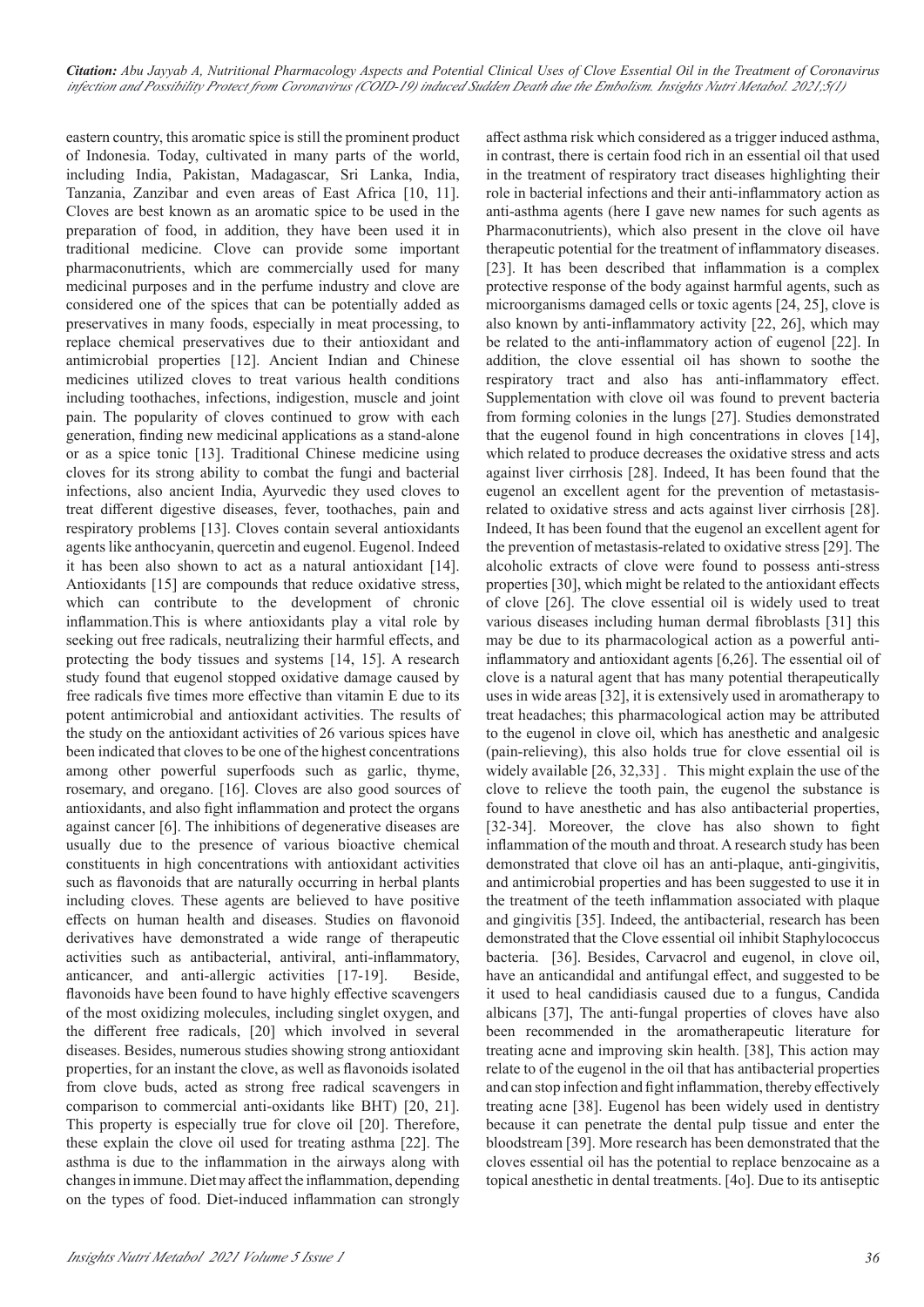activities, clove oil can be used for preventing infections. [41]. Several studies have been indicated that constituents of clove have anti-oxidant activities and inhibit lipid peroxidation [42]. Besides, more studies indicated that the eugenol is very potent an anti-inflammatory and antioxidant effects [22]. In addition, animal studies have been shown that the eugenol in cloves reduced the pro-inflammatory cytokines; therefore, it could use to treat the inflammation associated with arthritis in humans [44]. The cloves are good sources of antioxidant, antiinflammatory and properties that have therapeutic potential to fight inflammation and protect the body against cancer [22, 44]. Moreover, it has been reported that the anti-cancer properties of clove might be attributed to eugenol, which also found to reduce the risk of esophageal cancer [45]. In addition, it was shown clove extract prevents tumour growth and induce cancer cell death [46]. More research studies indicated that clove extract was also proven to Inhibits tumour growth and promote cell of breast cancer [47]. Free radicals that contain the element oxygen are the most common type of free radicals produced in living tissue, reactive oxygen species, (ROS) [48, 49]. The damage to cells caused by free radicals, especially the damage to DNA, may play a role in the development of cancer, infection diseases, which affect health conditions [47, 48]. Oxidative stress has been implicated in the etiology of microorganism infections, cardiovascular disease, inflammatory diseases, cancer, and other chronic diseases [50, 51]; as mentioned earlier the clove has been found that constituents of clove impart anti-oxidant activities and inhibit lipid peroxidation [38 42]. In addition Clove has antimicrobial [35, 36, 47], anti-fungal [36, 47, 38,51], anti-viral [47, 51] anti-inflammatory [22,39.43,44, 51 ], cytotoxic [45, 56, 51], analgesic, and anesthetic [32,34,47, 51] activities. Beside, essential oils of aromatic plants have been reported to have antibacterial, antifungal, antiviral, and cytotoxic properties [52]. In addition, the compound isolated from S. aromaticum extract has been shown to have antiviral effects against various herpes virus strains and the hepatitis C virus via its action on the biosynthesis of the viral DNA by inhibiting the viral DNA polymerase enzyme [51, 53]. Studies have been demonstrated that flavonoids in clove essential oil have potent anti-inflammatory properties, which may use to treat all kinds of inflammation in the body [54]. In addition, numerous studies have demonstrated that the Flavonoid compounds which are one of the cloves compositions produced inhibitory effects against multiple viruses including the against HIV [55, 56], Indeed, numerous studies have demonstrated that the Flavonoid compounds which are one of the cloves compositions produced inhibitory effects against multiple viruses including against HIV [55-58], another study has found that flavone derivatives are inhibitory to the respiratory syncytial virus (RSV) [58-59]. This in agreement with the finding that the naturally occurring flavonoids possess a variable spectrum of antiviral activity against certain RNA (RSV, Pf-3, polio) and DNA (HSV-1) viruses acting to inhibit infectivity and/or replication [60], and this might explain the fact that the clove has been traditionally used in inhibiting food-borne pathogens to treat viruses, worms, candida, and different bacterial and protozoan infections [61]. This finding is harmony with the role of essential oils and their volatile constituents in the treatment of respiratory tract infections (RTIs), showing essential oils as potential

antimicrobials and as anti‐inflammatory agents to alleviate symptoms and signs of Respiratory tract diseases (RTDs) including RTIs [23]. Further, the combination S. aromaticum aqueous extracts with acyclovir enhancements the antiviral efficacy against herpes simplex virus type 1 (HSV-1), and influenza A virus [62-65]. The viruses can be classified into classes based on structure, enveloped type (e.g.COVID-19) and non-enveloped type (e.g.Norovirus) [66]. Studies have been investigated the antiviral efficacies of plant antimicrobials such as the clove oil on both enveloped and nonenveloped viruses; the results of antiviral effects of oregano oil and clove oil have been greater against enveloped viruses (HSV-1 and Newcastle disease virus) but not against nonenveloped viruses (poliovirus type 1 [PV1] and adenovirus type 3 [67] Several studies have shown that various plant antimicrobials may act directly on enveloped viruses (e.g., HSV-1 and HSV-2), but they do not prevent adsorption of the viruses to host cells [68-71]. Moreover, a study has been found that two phytocompounds, betulinic acid and savinin, which found in the essential oil of cloves [72] has been shown to inhibit post binding entry of severe acute respiratory syndrome (SARS) coronavirus into cells [73], and It has been suggested that that Syzygium caryophyllatum oil can be used as a potential source of natural antimicrobial compound possessing strong antioxidant potential [74], as well as a potential anti-breast cancer [73]. Indeed, essential oils have been used for thousands of years, in folk medicine, because of their many different pharmaconutrient properties, including antimicrobial activities [75]. Evidence from TEM imaging has been found that some plant antimicrobials including cloves act directly upon the virus envelope [76, 77]. Nemours studies have been shown that the various compounds in the cloves oil have a strong antibacterial, antiviral, and antifungal properties and can inhibit the growth of molds, yeasts, and bacteria, can kill a number of gram-negative and gram-positive bacteria [17-19, 78], Indeed, the effects of antibacterial properties of Cloves' extend to all types of bacteria, including the strains which are resistant to antibiotics. These strains included Staphylococcus aureus (causes skin acne) and Pseudomonas aeruginosa (causes pneumonia). [36,87]. In vitro studies indicated that phenylpropanoids derived from cloves inhibit the mutation within Salmonella t. [79], Mutagen is a physical or chemical that changes the genetic material (DNA), eugenol the most derivative of cloves was also demonstrated to protect against DNA damage from free radicals via increasing the activity of antioxidant enzymes such as superoxide dismutase (SOD), catalase and glutathione (GSH), which prevent free radicals from attacking lipids embedded in cell walls [80]. Further studies reported that the isoeugenol and its analogues inhibit NO biosynrhesis and iNOS expression in LPS-stimulated RAW cells, may be related to block the phosphorylation of ERK1/2 and p38 kinase, degradation of I-κBα, and activation of NF-κB [81]. It has been shown that the clove lower the risks for cardiovascular disease, arterial sclerosis and other disease related to oxidative stress as it is rich in polyphenols derivatives [82-84]. The activity is shown by dose-dependent, reversible vasodilator responses, negative inotropic effects in heart muscle, hypotensive effects and smooth muscle relaxant effects, which are related to the presence of eugenol. [ 85-87]. Also, a research study has been showed that eugenol in clove oil induced-dilate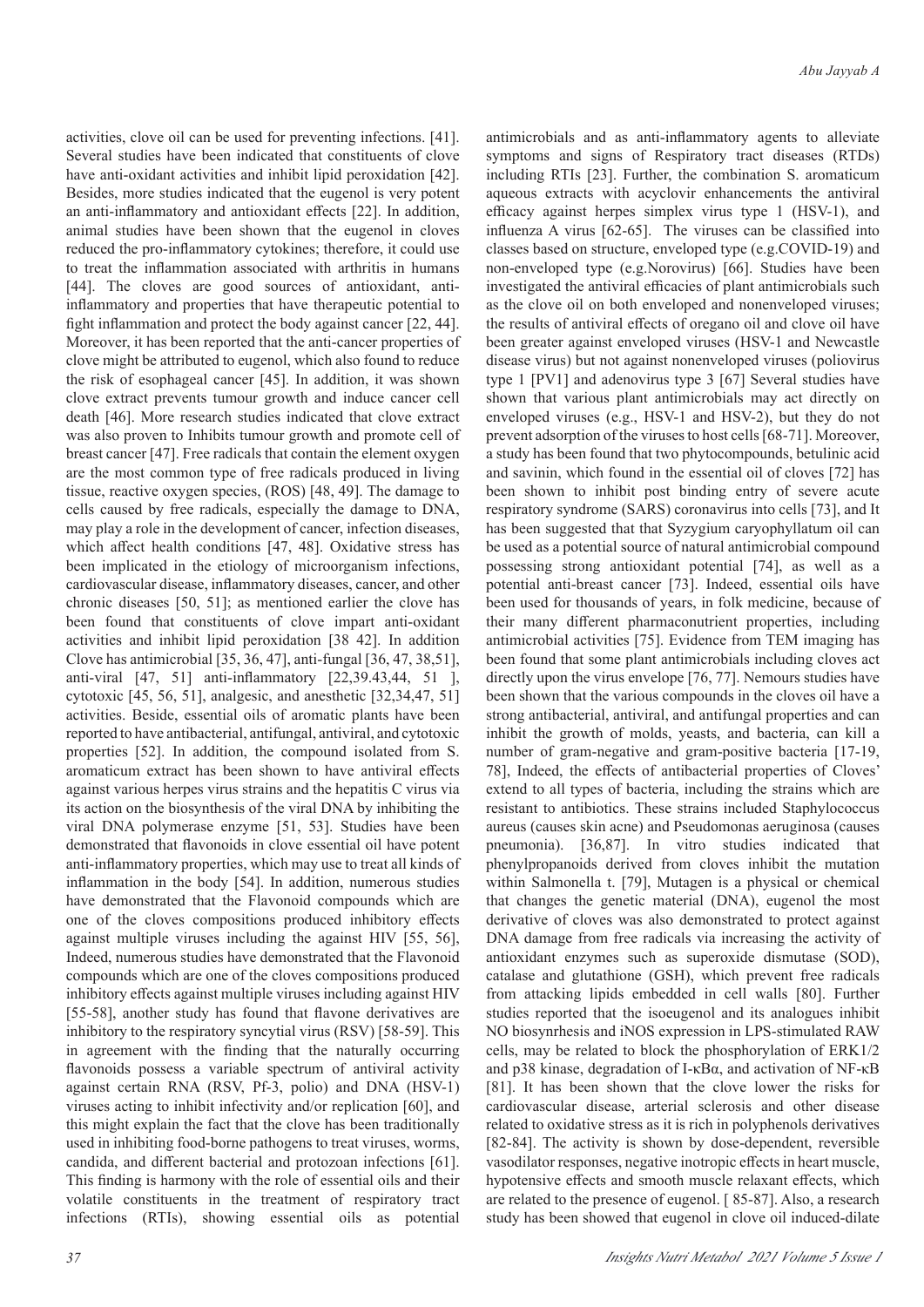*Citation: Abu Jayyab A, Nutritional Pharmacology Aspects and Potential Clinical Uses of Clove Essential Oil in the Treatment of Coronavirus infection and Possibility Protect from Coronavirus (COID-19) induced Sudden Death due the Embolism. Insights Nutri Metabol. 2021;5(1)*

arteries while reducing systemic blood pressure. [88], the two chief chemical constituents of clove eugenol and acetyl eugenol have also anti-platelet activities and prevent the formation of a thrombus or a blood clot [89]. Clove has been shown a minor drug interaction with anticoagulant/antiplatelet drugs [90]. Indeed, Thus, It is recommended that the clove should not use along with other blood-thinning medications that means taking clove oil along with other drugs also slow clotting might increase the chances of bleeding such as warfarin [90]. Studies on the effect of overconsumption of cloves may induce side effects, such as the risk of bleeding, decreasing blood sugar levels, and may also induce allergies in some subjects [90-92]. Moreover, the clove oil slow clotting might increase the chances of bleeding is considered an advantage in the treatment of coronavirus, since it has been reported that acute pulmonary emboli associated with novel coronavirus infection [93]. As recent studies described Novel Coronavirus Disease 2019 (COVID-19) is commonly complicated with a hypercoagulable state and increased risk for venous thromboembolism, deep vein thrombosis (D V T) or fatal pulmonary thromboembolism (PTE ) [93-100]. Further, COVID-19 has been found in causing a proinflammatory and hypercoagulable state with marked increase levels seen in Lactate Dehydrogenase, Ferritin, C-reactive protein, D-Dimer, and Interleukin levels [93,94]. The clinical studies have also been demonstrated severe coronavirus disease 2019 (COVID-19) that is commonly developed coagulopathy, markedly elevated D-dimer, which associated with poor prognosis of severe COVID-19 [96, 98]. Patients with severe pneumonia induced by SARS-CoV2 had higher platelet count than those induced by non-SARS-CoV2, and only the former with markedly elevated D-dimer may benefit from anticoagulant treatment. [101]. The effect of SARS-CoV2 infection on pulmonary coagulation and fibrinolysis is related to various proinflammatory cytokines, and similar to pneumonia induced by other pathogens [98, 99]. Since, it has been shown that the eugenol in cloves reduced the proinflammatory cytokines [39], The pharmacological and clinical studies reported in the present review confirm the therapeutic value of the clove and its oil. It is thought of interest to suggest that the clove oil has an advantage slowing clotting, so, it is highly recommended for treatment of coronavirus complicated with a hypercoagulable state and increased risk for venous thromboembolism, deep vein thrombosis (D V T) or fatal pulmonary thromboembolism (PTE ) [93-99]. Thus, the essential oil of cloves could be used to treat the COVID-19 infection and its severe complications associated with such infection. Therefore, It is thought of interest to use clove oils that may protect against coronaviruses (COVID-19). Essential oils can easily reach the upper and lower parts of the respiratory tract via inhalation. Further, due to their antimicrobial and anti‐ inflammatory potency, they produce an effective treatment in respiratory tract infections (RTIs) [23]. The essential oils of various plants were shown to possess strong antibacterial activity against Salmonella typhi, Staphylococcus aureus, and Pseudomonas aeruginosa [102]. Clove oil was shown to be the most effective among all the tested essential oils. Clove Oil should only be diffused in well-ventilated places, and diffusing treatments shouldn't exceed more than 60 minutes each time. Clove oil is a powerful substance, so the best is to start with the smallest dose and observe how the infected patient's body reacts. Then it can slowly increase the amount of the dose and we see how the patient body responds to the treatment. We can use a diffuser to release the essential oil into the air. . In reference to the World Health Organization (WHO), the recommended daily dose of cloves is 2.5 mg per 1 kg of body weight [12]. Anything beyond this can cause undesirable effects. Clove oil should only be administered in well-ventilated rooms, and diffusing treatments shouldn't exceed more than 60 minutes each time. Clove oil is a powerful substance, so the best is to start with the smallest dose and observe how the patient's body reacts. Then we can slowly increase the amount of the dose and we see how the patient's body responds. We can use a diffuser to release the essential oil into the air.

#### **In Summary**

Clove essential oil may have Nutritional Therapeutic Potential effects due to its various effects, which includes antimicrobial, anti-fungal, anti-viral, anti-inflammatory, cytotoxic, analgesic, anesthetic activities, very potent as antioxidants, and inhibits post binding entry of severe acute respiratory syndrome (SARS) coronavirus into cells. Therefore, essential oil of cloves may be considered the most candidates to combat and control the infection of coronavirus. Besides, slow clotting may also aid in protecting against sudden death seen in some patients infected by Coronavirus (COID 19), resulting from embolism associated with hypercoagulable formation that indicated by elevated D-Dimer plasma level. Clove Oil should only be diffused in well-ventilated places, and diffusing treatments shouldn't exceed more than 60 minutes each time.

#### **Conclusion:**

This case supports my accepted abstract, which suggests that essential oil of cloves is considered the most candidates to combat the coronavirus infection and cure the infected patients. And due to its anti-platelet activities; which prevent the formation of a thrombus or a blood clotting, clove oil protecting against sudden death seen in some patients infected by Coronavirus (COVID 19), due to the acute pulmonary embolism associated with hypercoagulable state and marked increase levels seen in C-reactive protein, and D-Dimer, which considered the main cause of sudden death.

**Key learning points and implications for clinical practice:** Clove Oil can be used to treat coronavirus (COVID 19). Essential oil of cloves may be considered the most candidates to combat and protecting against coronavirus (COVID 19) induced sudden death, should only be diffused in well-ventilated places, and diffusing treatments shouldn't exceed more than 60 minutes each time under clinical observation

The Doses should be taken into consideration in the following cases:

- 1. Diabetics patients should observe the blood sugar and adjust the dose of antidiabetic Drugs.
- 2. The patients who take anticoagulant/antiplatelet drugs should be monitoring the bleeding time to and adjust the doses of these medications.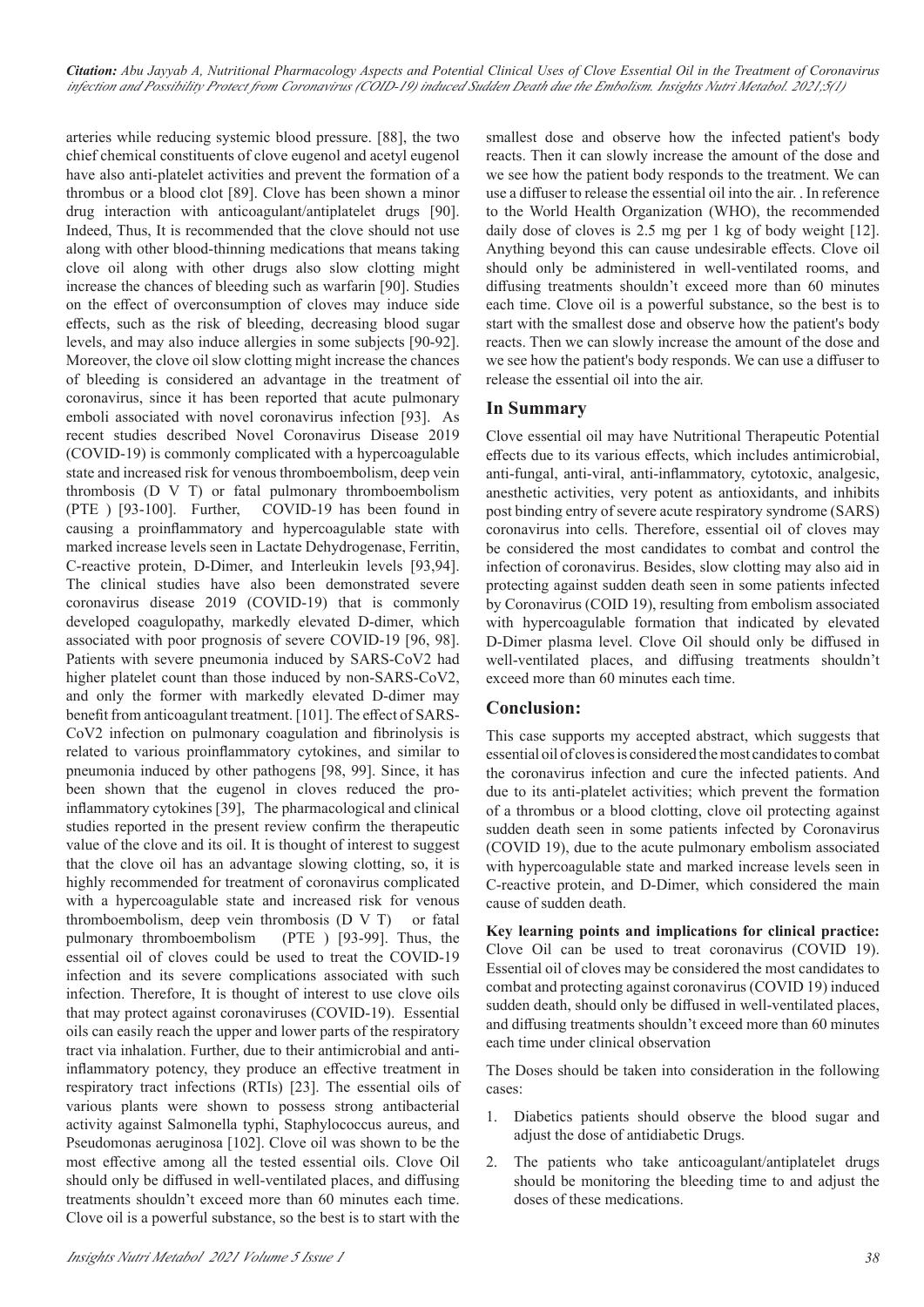- 3. May induce allergies in some subjects should be observed.
- 4. The Blood Pressure should be measured may induce hypotension

# **References**

- 1. Capasso, L. "5300 years ago, the Ice Man used natural laxatives and antibiotics", Lancet. December 1998; 352 (9143): 1864. doi:10.1016/S0140-6736(05)79939-6. PMID 9851424.
- 2. Sumner, Judith. The Natural History of Medicinal Plants,Timber Press. 2000; 17. ISBN 978 0-88192-483-1. Natural-History-Medicinal-Plants/dp/0881929573.
- 3. Manuel. F. Balandrin, James. A. Klocke. Eve Syrkin Wurtele and Wm. Hugh Bollinger, Natural Plant Chemicals: Sources of Industrial and Medicinal Materials, Science, New Series. Jun. 7, 1985; 228 (4704): 1154-1160
- 4. Lisa. Corbin. Winslow, David. J. Kroll. Herbs as Medicine, Arch Intern Med. 1998; 158 (20):2192-2199. doi:10.1001/ archinte.158.20.219.
- 5. Bharat. B. Aggarwal, Chitra. Sundaram, Nikita. Malani, Haruyo. Ichikawa. Curcumin: the Indian solid gold. Adv. Exp. Med. Biol. Advances in Experimental Medicine and Biology. 2007;(595):1–75. doi: 10.1007/978-0-387-46401- 5\_1. ISBN 978-0-387-46400-8. PMID 17569205.
- 6. Abayomi. Sofowora, Eyitope. Ogunbodede, Adedeji . Onayade. The Role and Place of Medicinal Plants in the Strategies for Disease Prevention, Afr J Tradit Complement Altern Med. 2013; 10(5): 210–229. Published online 2013 12. doi: 10.4314/ajtcam.v10i5.2.
- 7. WHO. WHO Guidelines on Safety Monitoring of Herbal Medicines in Pharmacovigilance Systems. Geneva, Switzerland: World Health Organization [Google Scholar], (2004).
- 8. Fatemeh. Jamshidi-Kia, Zahra. Lorigooini1, Hossein. Amini.-Khoei. Medicinal plants: Past history and future perspective, Journal of Herbmed Pharmacology (JHP), 2018; 7(1): 1-7.
- 9. Haidan. Yuan, Qianqian. Ma,1 Li. Ye, Guangchun. Piao. The Traditional Medicine and Modern Medicine from Natural Products. Molecules. May 2016; 21(5): 559.Published online 2016 Apr 29.
- 10. Cortés-Rojas,D.F. de Souza, C..R. Oliveira, W.P. Clove (Syzygium aromaticum): A precious spice. Asian Pac. J. Trop. Med. 2014; ( 4) 90–96.
- 11. G.E.S. Batiha, Amany . Magdy. Beshbishy, Dickson .Stuart .Tayebwa , Hazem. Mohammed. Shaheen, Naoaki .Yokoyama, Ikuo. Igarashi . Inhibitory effects of Syzygium aromaticum and Camellia sinensis methanolic extracts on the growth of Babesia and Theileria parasites.Ticks Tick. Borne Dis. 2019; (10): 949–958.
- 12. Diego. Francisco. Cortés-Rojas, Claudia. Regina. Fernandes

de Souza, and Wanderley. Pereira. Oliveira.Clove (Syzygium aromaticum): a precious spice. Asian Pac J Trop Biomed. Feb 2014; 4(2): 90–96.

- 13. Bhushan. Patwardhan, Dnyaneshwar. Warude,1. P. Pushpangadan, Narendra. Bhatt. Ayurveda and Traditional Chinese Medicine: A Comparative Overview, Evid Based Complement Alternat Med. Dec 2005; 2(4): 465–473. Published online 2005 Oct 27.
- 14. lİlhami. Gülçina, Mahfuz. Elmastaşb, Hassan. Y. Aboul-Eneinc . Antioxidant activity of clove oil  $-$  A powerful antioxidant source, Arabian Journal of Chemistry, , October 2012; 5 ( 4): 489-499
- 15. Ozougwu, Jevas C. The Role of Reactive Oxygen Species and Antioxidants in Oxidative Stress, International Journal of Research in Pharmacy and Biosciences. June 2016; 3 ( 6): 1-8 (Online)
- 16. V. Lobo, A. Patil, A. Phatak, and N. Chandra. Free radicals, antioxidants and functional foods: Impact on human health, Pharmacogn Rev. Jul-Dec 2010; 4(8): 118–126.
- 17. Di Carlo. G, Mascolo. N, Izzo. A. A, Capasso. F. Flavonoids: old and new aspects of a class of natural therapeutic drugs. Life Sci. 1999; (65): 337-353. 10.1016/S0024- 3205(99)00120-4.
- 18. Montoro P, Braca A, Pizza C, De Tommasi N: Structureantioxidant activity relationships of flavonoids isolated from different plant species. Food Chem. 2005; (92): 349-355. 10.1016/j.foodchem.2004 .07.028.
- 19. Zübeyir. Huyut , Şükrü. Beydemir, İlhami . Gülçin. Antioxidant and Antiradical Properties of Selected Flavonoids and Phenolic Compounds. Volume 2017; Article ID 7616791 | 10 pages |https://doi.org/10.1155/2017/7616791'
- 20. Bravo L: Polyphenols: chemistry, dietary sources, metabolism and nutritional significance. Nutr. Reviews. 1998, 56: 317-333.
- 21. Mahmoud. I. Nassar, Ahmed. Hamed. Gaara, A. H. El-Ghorab, Abdel Razik. H. Farrag. Chemical constituents of clove (Syzygium aromaticum, Fam. Myrtaceae) and their antioxidant activity. Revista Latinoamericana de Quimica. January 2007; 35(3)
- 22. Joice. Nascimento. Barboza, Carlos. da Silva. Maia. Bezerra. Filho, Renan. Oliveira. Silva, Jand Venes. R. Medeiros, Damião. Pergentino. de Sousa. An Overview on the Antiinflammatory Potential and Antioxidant Profile of Eugenol. Oxid Med Cell Longev. 2018; 2018: 3957262.Published online 2018 Oct 22.
- 23. 23. Györgyi . Horváth. Kamilla. Ács. Essential oils in the treatment of respiratory tract diseases highlighting their role in bacterial infections and their anti-inflammatory action: Special issue: review, First published:26 May 2015
- 24. Ferrero-Miliani. L, Nielsen. O. H, Andersen. P. S, Girardin S.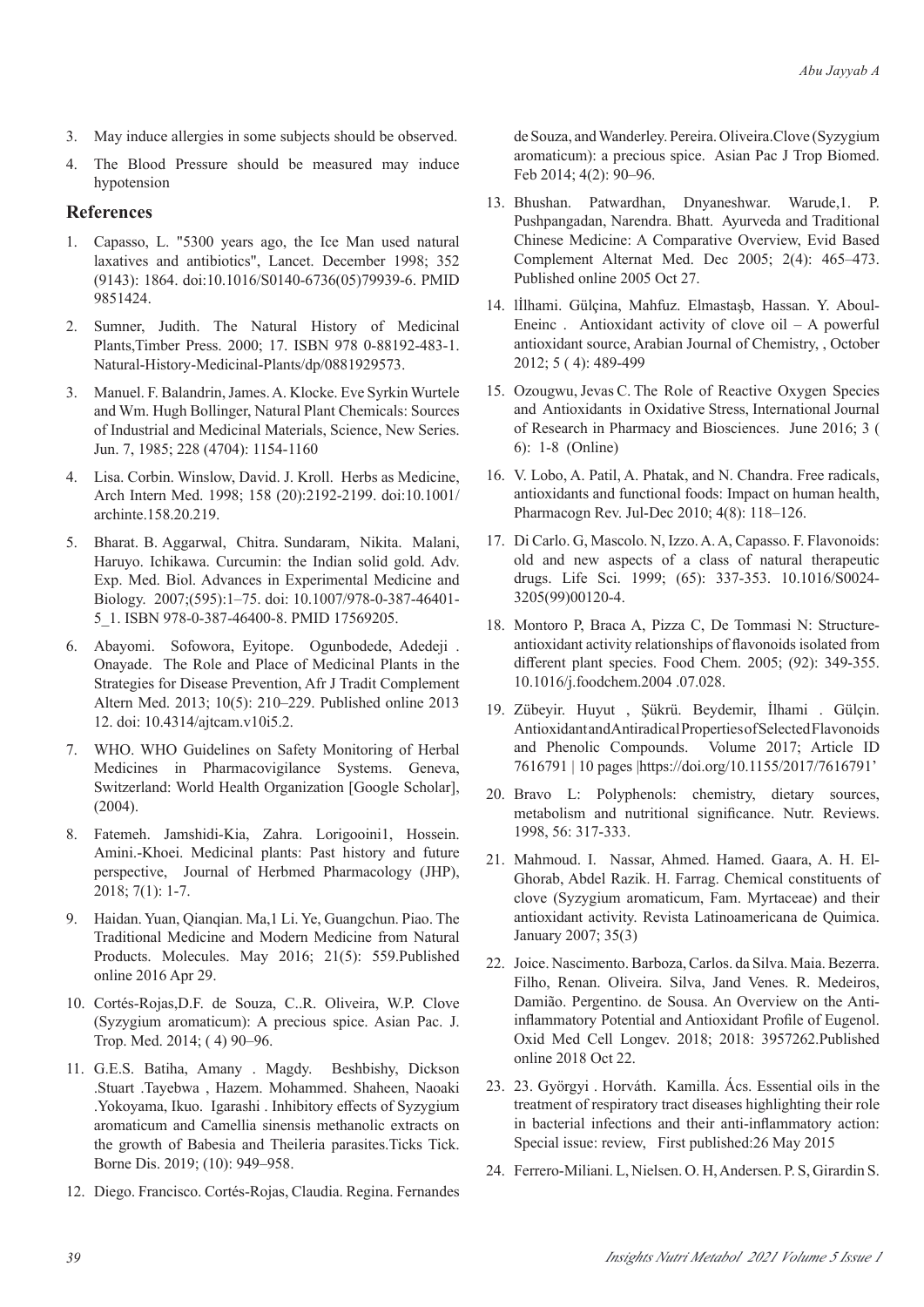*Citation: Abu Jayyab A, Nutritional Pharmacology Aspects and Potential Clinical Uses of Clove Essential Oil in the Treatment of Coronavirus infection and Possibility Protect from Coronavirus (COID-19) induced Sudden Death due the Embolism. Insights Nutri Metabol. 2021;5(1)*

E. Chronic inflammation: importance of NOD2 and NALP3 in interleukin-1β generation. Clinical and Experimental Immunology. 2007;147 (2): 227–235. doi: 10.1111/j.1365- 2249.2006.03261.x. [PMC free article]

- 25. Rita, de Cássia da Silveira e Sá, Luciana. Nalone .Andrade, Damião .Pergentino . de Sousa. A review on antiinflammatory activity of monoterpenes. Molecules. 2013; 18(1):1227–1254. doi: 10.3390/molecules18011227.
- 26. Han. X, Parker T. L. Anti-inflammatory activity of clove (Eugenia caryophyllata) essential oil in human dermal fibroblasts. Pharmaceutical Biology. 2017; 55(1):1619– 1622. doi: 10.1080/13880209.2017.1314513.
- 27. Archana. Saini 1, Saroj. Sharma, Sanjay. Chhibbe. Induction of Resistance to Respiratory Tract Infection With Klebsiella Pneumoniae in Mice Fed on a Diet Supplemented With Tulsi (Ocimum Sanctum) and Clove (Syzgium Aromaticum) Oils, J Microbiol Immunol Infect, Apr 2009; 42 (2), 107-13.
- 28. Shakir Ali,Ram.Prasad, Amena. Mahmood, Indusmita. Routray, Tijjani .Salihu. Shinkafi, Kazim. Sahin, Omer. Kucuk. Eugenol-rich Fraction of Syzygium aromaticum (Clove) Reverses Biochemical and Histopathological Changes in Liver Cirrhosis and Inhibits Hepatic Cell Proliferation, J Cancer Prev. Dec 2014; 19(4): 288–300.
- 29. Hyang. Nam, Moon-Moo. Kim. Eugenol with antioxidant activity inhibits MMP-9 related to metastasis in human fibrosarcoma cells, Article in Food and chemical toxicology: an international journal published for the British Industrial Biological Research Association, 55 January 2013; DOI: 10.1016/j.fct.2012.12.050.
- 30. Anand. Kumar. Singh, Sunil. S. Dhamanigi, Mohammed. Asad. Anti-stress activity of hydro-alcoholic extract of Eugenia caryophyllus buds (clove), Indian J Pharmacol. Feb 2009; 41(1): 28–31.
- 31. Xuesheng. Han, Tory. L Parker. Anti-inflammatory activity of clove (Eugenia caryophyllata) essential oil in human dermal fibroblasts, Pharmaceutical Biology. December 2017: 55(1):1619-1622 • DOI: 10.1080/13880209.2017.1314513. t
- 32. Gehoon. Chung, Seog, Bae Oh. Eugenol as Local Anesthetic. Natural Products Natural Products. pp 4001-4015 First Online: 15 May 2013.
- 33. Emad. Khalilzadeh, Reza. Hazrati, Gholamreza. Vafaei. Saiah. Effects of topical and systemic administration of Eugenia caryophyllata buds essential oil on corneal anesthesia and analgesia. Res Pharm Sci. 2016 Jul; 11(4): 293–302.
- 34. S. Hemaiswarya, M. Doble. Synergistic Interaction of Eugenol with Antibiotics against Gram Negative Bacteria, Phytomedicine, Nov 2009; 16 (11), 997-1005.doi: 10.1016/j. phymed.2009.04.006. Epub 2009 Jun 21.
- 35. Shaila. V. Kothiwale, Vivek .Patwardhan, Megha .Gandhi, Rahul .Sohoni, Ajay. Kumar. A comparative study of antiplaque and antigingivitis effects of herbal mouthrinse

containing tea tree oil, clove, and basil with commercially available essential oil mouthrinse. J Indian Soc Periodontol. May 2014;-Jun; 18(3): 316–320.

- 36. S. Chamdit , P. Siripermpool. Antimicrobial Effect of Clove and Lemongrass Oils against Planktonic Cells and Biofilms of Staphylococcus aureus. Mahidol University Journal of Pharmaceutical Sciences. 2012; 39 (2), 28-36.
- 37. N. Chami.1, S. Bennis, F. Chami, A .Aboussekhra, A .Remmal. Study of Anticandidal Activity of Carvacrol and Eugenol in Vitro and in Vivo, Oral Microbiol Immunol, Apr 2005;20(2):106-11. doi: 10.1111/j.1399- 302X.2004.00202.x.PMID: 15720571 DOI: 10.1111/j.1399- 302X.2004.00202.
- 38. Ané .Orchard, Sandy. van Vuuren. Commercial Essential Oils as Potential Antimicrobials to Treat Skin Diseases. Evid Based Complement Alternat Med. 2017; 2017: 4517971. doi: 10.1155/2017/4517971. Epub 2017 May 4.
- 39. Martínez-Herrera. A, Pozos-Guillén.A., Ruiz-Rodríguez. S, Garrocho-Rangel. A, Vértiz-Hernández. A, Escobar-García, D.M. Effect of 4-Allyl-1-hydroxy-2-methoxybenzene (eugenol) on inflammatory and apoptosis processes in dental pulp fibroblasts. Mediators of Inflammation, 04 Dec 2016; 2016:9371403 DOI: 10.1155/2016/9371403 PMID: 28044068 PMCID: PMC5164891.
- 40. J. L. Keene, D. L. G. Noakes, R .D. Moccia, C. G. Soto . The efficacy of clove oil as an aesthetic for rainbow trout, Oncorhynchus mykiss (Walbaum), Aquaculture Research, February 1998; Volume29, Issue2: pp 89-101..
- 41. Jorge. Briozzo, Lidia. Núncez, Jorge. Chirife, León. Herszage, Miguel. D'aquino. Antimicrobial activity of clove oil dispersed in a concentrated sugar solution. First published: Journal of Applied Microbiology, January 1989; 66 (1): 69-75.
- 42. Ko. F. N, Liao. C. H, Kuo. Y. H, Lin. Y. L. Anti-oxidant properties of demethyl di-isoeugenol. Biochim. Biophys. Acta. September 1995; (1258): 145-152.
- 43. Renata. Grespan , Marcia. Paludo, Henrique. de Paula Lemos, Carmem .Patrícia. Barbosa, Ciomar. Aparecida .Bersani-Amado, Marcia. Machado. de Oliveira. Dalalio, Roberto. Kenji .Nakamura. Cuman. Anti-arthritic Effect of Eugenol on Collagen-Induced Arthritis Experimental Model, Biol Pharm. 2012; Bull, 35 (10): 1818-20
- 44. Haizhou. Liu, John C. Schmitz, Jianteng. Wei, Shousong. Cao, Jan. H. Beumer, Sandra. Strychor, Linyou. Cheng, Ming. Liu, Cuicui .Wang, Ning. Wu, Xiangzhong. Zhao, Yuyan. Zhang, Joshua. Liao, Edward. Chu, Xiukun .Lin. Clove Extract Inhibits Tumor Growth and Promotes Cell Cycle Arrest and Apoptosis. Oncol Res. 2014; 21(5): 247– 259.
- 45. Dwivedi .V , Shrivastava. R, Hussain. S, Ganguly. C, Bharadwaj. M. Comparative anticancer potential of clove (Syzygium aromaticum)--an Indian spice against cancer cell lines of various anatomical origin. Asian Pac J Cancer Prev. 2011; 12(8):1989-93.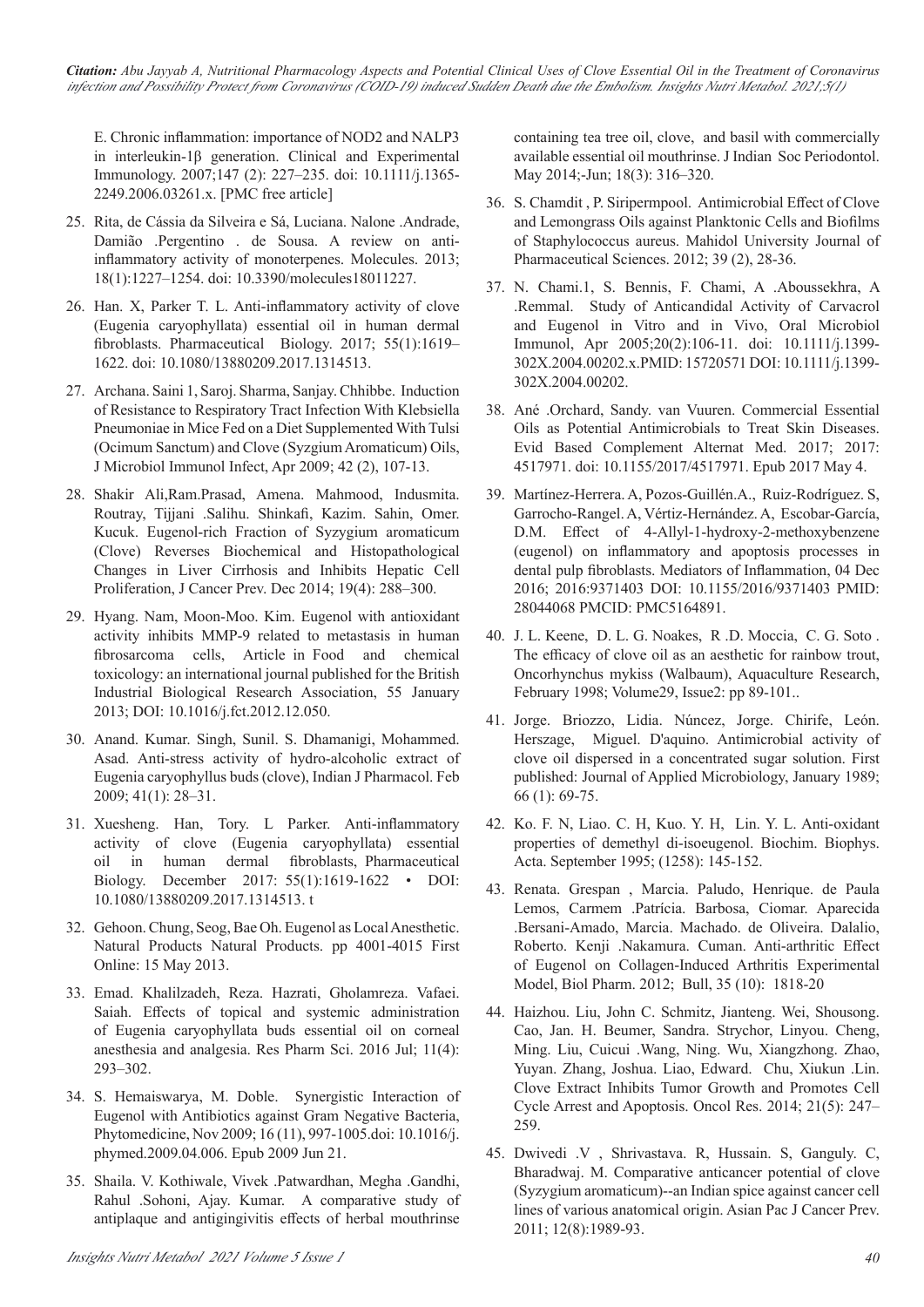- 46. Parvinnesh.S. Kumar, Raden. M. Febriyanti, Ferry. F. Sofyan, Dimas. E. Luftimas, Rizky. Abdulah. Anticancer potential of Syzygium aromaticum L. in MCF-7 human breast cancer cell lines. Pharmacognosy Res. 2014 Oct-Dec; 6(4): 350–354.
- 47. Diplock. A.T, Charleux J.L, Crozier-Willi. G, et al. Functional food science and defense against reactive oxygen species. British Journal of Nutrition 1998; 80 (1):S77-S112.
- 48. Valko. M/1, Leibfritz. D, Moncol. J, Cronin. M.T, Mazur. M, Telser. J. Free radicals and antioxidants in normal physiological functions and human disease. International Journal of Biochemistry & Cell Biology 2007; 39(1):44-84.
- 49. Takaaki Akaike, Role of free radicals in viral pathogenesis and mutation, Reviews in Medical Virology, Rev. Med. Virol. March 2001: (11): 87–101.
- 50. Thomas. Senoner, and Wolfgang. Dichtl. Oxidative Stress in Cardiovascular Diseases: Still a Therapeutic Target? Nutrients. 2019 Sep; 11(9): 2090.Published online 2019 Sep 4.
- 51. Chaieb. K.1, Hajlaoui. H, Zmantar. T, Kahla.-Nakbi .A.B, Rouabhia .M, Mahdouani .K, Bakhrouf .A. The chemical composition and biological activity of clove essential oil, Eugenia caryophyllata (Syzugium aromaticum L Myrtaceae): A short review. Phytother. Res. 2007; 21:501– 506.
- 52. Reichling. J, Schnitzler.P, Suschke. U, Saller. R. Essential oils of aromatic plants with antibacterial, antifungal, antiviral, and cytotoxic properties–an overview. Forsch. Komplementmed. 2009; (16): 79–90.
- 53. Xuesheng. Han, and Tory. L. Parker. Anti-inflammatory Activity of Clove (Eugenia Caryophyllata) Essential Oil in Human Dermal Fibroblasts. Pharm Biol, Dec 2017;55(1):1619-1622.
- 54. Hussein. G, Miyashiro.H, Nakamura. N, Hattori. M, Kakiuchi. N, Shimotohno.K. Inhibitory effects of Sudanese medicinal plant extracts on hepatitis C virus (HCV) protease. Phytother. Res. 2000; (14): 510–516.
- 55. 56. Thitima. Pengsuparp, Lining. Cai, Howard. Constant, Harry. H. S. Fong, Long-Ze Lin, A. Douglas. Kinghorn, John. M. Pezzuto, Geoffrey A. Cordell, Kristín. Ingolfsdöttir,Hildebert. Wagner, Stephen. H. Hughes. Mechanistic evaluation of new plant-derived compounds that inhibit HIV-1 reverse transcriptase. J Nat Prod. 1995; 58:1024–1031.
- 56. Watanbe. H, Miyaji. C, Makino. M, Abo. T. Therapeutic effects of glycyrrhizin in mice infected with LP-BM5 murine retrovirus and mechanisms involved in the prevention of disease progression. Biotherapy. 1996;(9):209–220.
- 57. Critchfield. J. W, Butera. S. T, Folks. T. M. Inhibition of HIV activation in latently infected cells by flavonoid compounds. AIDS Res Hum Retroviruses. 1996; ( 2): 39.
- 58. Barnard. D. L, Huffman. J H, Meyerson .L R, Sidwell. R. W. Mode of inhibition of respiratory syncytial virus by a

plant flavonoid. Chemotherapy. May 1993; (39):212–217.

- 59. Kaul. T. N, Middletown. E, Jr, Ogra. P L. Antiviral effect of flavonoids on human viruses. J Med Virol. 1985: (15):71-79.
- 60. Kurokawa. M.1, Nagasaka. K, Hirabayashi .T, Uyama. S, Sato. H, Kageyama. T, Kadota. S, Ohyama. H, Hozumi. T, Namba. T, et al, Efficacy of traditional herbal medicines in combination with acyclovir against herpes simplex virus type 1 infection in vitro and in vivo. Antiviral Res. May 1995; 27(1-2):19-37.
- 61. Bhowmik, D. Kumar, K.S. Yadav, A.Srivastava, S.Paswan, S. Dutta, A.S. Recent trends in Indian traditional herbs Syzygium aromaticum and its health benefits. J. Pharmaco. Phytochem. 2012; (1) : 13–23.
- 62. Masato. Minami , Masakazu. Kita, Takaaki . Nakaya, Toshiro. Yamamoto, Hiroko. Kuriyama, Jiro. Imanishi. The inhibitory effect of essential oils on herpes simplex virus type-1 replication in vitro. Microbiol Immunol. 2003;47(9):681-684.
- 63. Nolkemper. S, Reichling. J, Stintzing. F.C, Carle. R, Schnitzler. P. Antiviral effect of aqueous extracts from species of the Lamiaceae family against Herpes simplex virus type 1 and type 2 in vitro. Planta Med. Nov 7. 2006; (72): 1378–1382.
- 64. Gilling. D.H, Kitajima. M, Torrey. J.R, Bright. K.R. Mechanisms of antiviral action of plant antimicrobials against Murine norovirus. Appl. Environ. Microbiol. 2014; ( 80): 4898–4910.
- 65. Dewald .Schoeman, and Burtram. C. Fielding, Coronavirus envelope protein: current knowledge, Virology Journal .27 May 2019; (16):69
- 66. Siddiqui. Y.M, Ettayebi.M, Haddad .A.M, Al-Ahdal. M.N. Effect of essential oils on the enveloped viruses: antiviral activity of oregano and clove oils on herpes simplex virus type 1 and Newcastle disease virus. Med. Sci. Res. 1996;  $(24):185 - 186.$
- 67. Koch .C, Reichling. J, Schneele. J, Schnitzler. P. Inhibitory effect of essential oils against herpes simplex virus type 2. Phytomedicine, 31 Oct 2007:15 (1-2):71-78
- 68. Hayashi K, Hayashi T, Ujita K, Takaishi Y. Characterization of antiviral activity of a sesquiterpene, triptofordin C-2. J. Antimicrob. Chemother. 1996; (37):759–768. 10.1093/ jac/37.4.759
- 69. Akram. Astani, Jürgen .Reichling, and Paul.Schnitzler. Screening for Antiviral Activities of Isolated Compounds from Essential Oils. Evid. Based Complement. Alternat. Med. Volume 2011 |Article ID 253643 | 8 pages | Received 22 Jun 2009, Accepted 15 Oct 2009, Published 14 Feb 2011
- 70. Armaka. M, Papanikolaou. E, Sivropoulou. A, Arsenakis .M. Antiviral properties of isoborneol, a potent inhibitor of herpes simplex virus type 1. Antiviral Res.1999;(43):79– 92.
- *41 Insights Nutri Metabol 2020 Volume 4 Issue 3* 71. Abdalrahim. F. A. AishaI, Khalid. M. Abu-SalahII, Salman.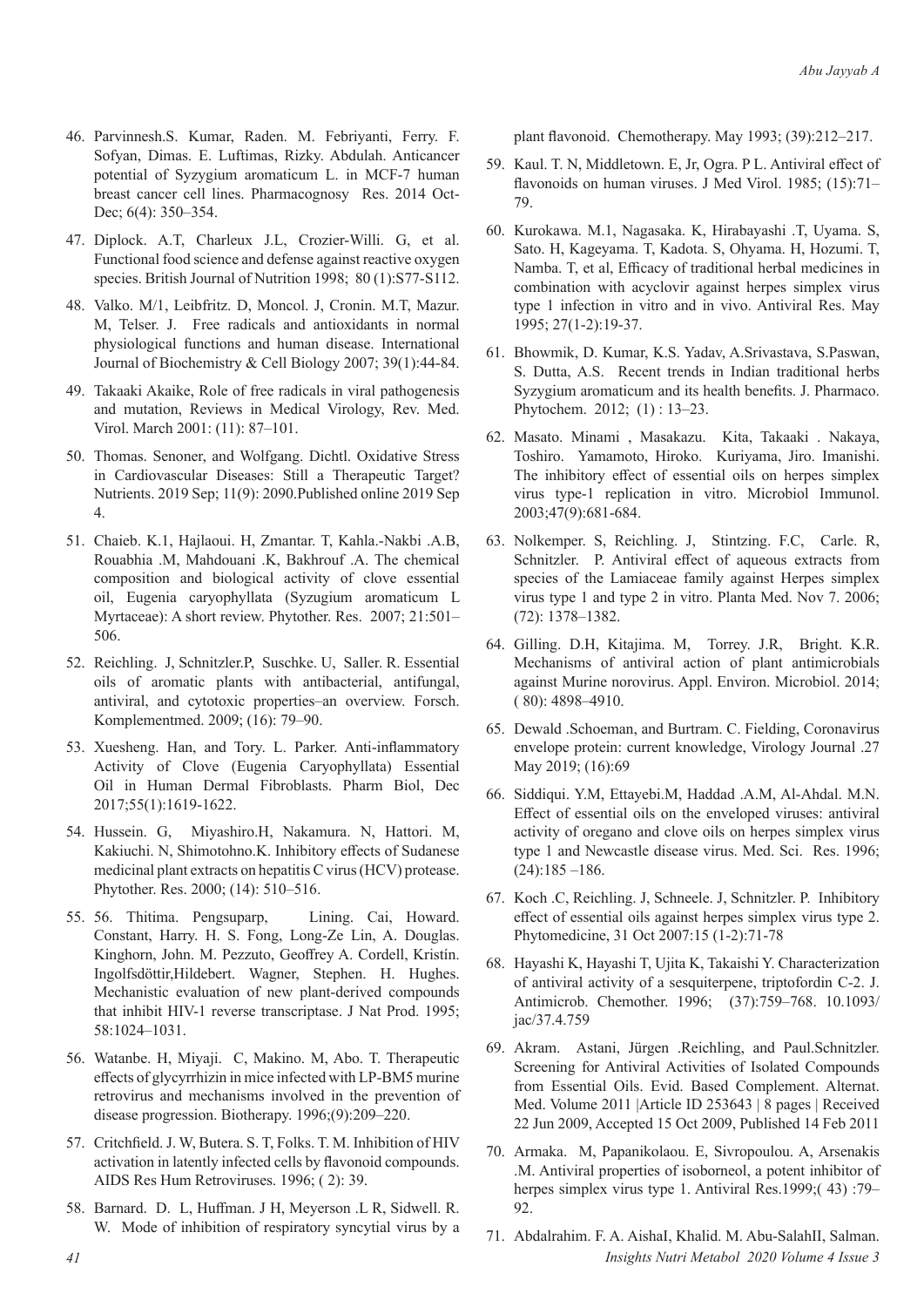*Citation: Abu Jayyab A, Nutritional Pharmacology Aspects and Potential Clinical Uses of Clove Essential Oil in the Treatment of Coronavirus infection and Possibility Protect from Coronavirus (COID-19) induced Sudden Death due the Embolism. Insights Nutri Metabol. 2021;5(1)*

A. AlrokayanII, Mohammad. J. SiddiquiI, Zhari. IsmailI, Amin. Malik. Shah. Abdul MajidI. Syzygium aromaticum extracts as good source of betulinic acid and potential antibreast cancer, Rev. bras. farmacogn. Mar./Apr. 2012; 22 no.2 Curitiba. Epub Oct 07, 2011

- 72. Wen. C.C, Kuo. Y.H, Jan. J.T, Liang. P.H, Wang. S.Y, Liu HG, Lee. C.K, Chang. S.T, Kuo. C.J, Lee .S.S, Hou. C.C, Hsiao. P.W, Chien. S.C, Shyur. L.F, Yang. N.S. Specific plant terpenoids and lignoids possess potent antiviral activities against severe acute respiratory syndrome coronavirus. J. Med. Chem. 2007; (50):4087–4095. 10.1021/jm070295s [PubMed]
- 73. Amrita. Soni, and Praveen. Dahiya. Phytochemical Analysis, Antioxidant And Antimicrobial Activity Of Syzygium Caryophyllatum Essential Oil, Asian Journal of Pharmaceutical and Clinical Research. 2014; (7) Suppl 2,
- 74. W.I Brnawi, Hettiarachchy N.S, Horax R, Kumar-Phillips G, Ricke S. Antimicrobial activity of leaf and bark cinnamon essential oils against Listeria monocytogenes and Salmonella typhimurium in broth system and on celery. J. Food Process Preserv. 2019:e13888
- 75. K. Yamada, Ogawa. H, Hara. A, Yoshida. Y, Yonezawa. Y, Karibe. K, Nghia. V.B, Yoshimura. H, Yamamoto. Y, Yamada. M, Nakamura. K, Imai. K. Mechanism of the antiviral effect of hydroxytyrosol on influenza virus appears to involve morphological change of the virus. Antiviral Res. 2009; (83) :35–44.
- 76. Lai .WL, Chuang. HS, Lee. MH, Wei. CL, Lin. CF, Tsai. YC. Inhibition of herpes simplex virus type 1 by thymol-related monoterpenoids. Planta Med.2012; (78):1636–1638.
- 77. L. Nuñez, Aquino. M.D., Microbicide activity of clove essential oil (Eugenia caryophyllata), Braz J Microbiol. Oct 2012; 43(4):1255-60.
- 78. M. Miyazawa, and Hisama. M. Antimutagenic activity of phenylpropanoids from clove (Syzygium aromaticum). J Agric Food Chem. Oct 2003; 22;51(22):6413-22.
- 79. Hussain, Brahmbhatt. K, Priyani .A, Ahmed. M, Rizvi. T.A, Sharma. C. Eugenol enhances the chemotherapeutic potential of gemcitabine and induces anticarcinogenic and anti-inflammatory activity in human cervical cancer cells, Cancer Biother Radiopharm. Oct 2011; 26 (5):519-27.
- 80. Chun. Yeon Choi, Kyung.-Ran. Park,, Jung-Hee.Lee, Young. JinJeon, Kwang-HyeonL.iu, Sangtaek. Oh, Dong-Eun. Kim, Sung. SuYea. Isoeugenol suppression of inducible nitric oxide synthase expression is mediated by down-regulation of NF-κB, ERK1/2, and p38 kinase, European Journal of Pharmacology, 8 December 2007; 576 ( 1–3) :151-159.
- 81. 82, C. Manach , Andrzej. Mazur, Augustin .Scalbert. Polyphenols and prevention of cardiovascular diseases. Curr Opin Lipidol 2005; (16): 77-84.
- 82. Sylvain. Auclair , Mathieu. Silberberg, Elyett. Gueux, Christine. Morand, Andrzej. Mazur, Dragan. Milenkovic, Augustin.Scalbert. Apple polyphenols and fibers attenuate

atherosclerosis in apolipoprotein E-deficient mice. Agric Food Chem 2008; (56):5558-63.

- 83. Augustin. Scalbert, Claudine. Manach, Christine. Morand, Christian. Rémésy, Liliana. Jiménez. Dietary polyphenols and the prevention of diseases. Crit Rev Food Sci Nutr 2005; (45): 287-306.
- 84. David. Neil. Criddle, Socorro. Vanesca. Frota. Madeira, Roberto. Soares. de Moura. Endothelium dependent and -independent vasodilator effects of eugenol in the rat mesenteric vascular bed. J Pharm Pharmacol 2003; (55): 359-65.
- 85. O. Sensch , W. Vierling, W. Brandt, M. Reiter.Effects of inhibition of calcium and potassium currents in guineapig cardiac contraction: comparison of beta-caryophyllene oxide, eugenol, and nifedipine. Br J Pharmacol 2000; (131):1089-96.
- 86. C.E. Damiani, Rossoni. LV, Vassallo.D.V. Vasorelaxant effects of eugenol on rat thoracic aorta. Vascular Pharmacology, 01 Jan 2003; 40(1):59-66,
- 87. Dieniffer. Peixoto.‐Neves, Qian. Wang,Jose. H. Leal‐ Cardoso, Luciana. V. Rossoni, Jonathan. H. Jaggar.Eugenol dilates mesenteric arteries and reduces systemic BP by activating endothelial cell TRPV4 channels, British Journal of Pharmacology (BJP) July 2015; 172 (14)Special Issue: 3484-3494.
- 88. Shiyu. Yin, Ming. Huang, Dengju. Li , Ning. Tang. Difference of coagulation features between severe pneumonia induced by SARS-CoV2 and non-SARS-CoV2. Journal of Thrombosis and Thrombolysis 03 April 2020:
- 89. 90. A. M. Heck, B. A. DeWitt, A. L. Lukes. Potential Interactions Between Alternative Therapies and Warfarin, Am J Health Syst Pharm, Jul 1 2000 57 (13): 1221-7; quiz 1228-30
- 90. Gary. Hartnoll, David. Moore, and Daniel. Douek. Near fatal ingestion of oil of cloves. Archives of Disease in Childhood 1993; (69): 392-393.
- 91. Praveen. Tammannavar, Pushpalatha. C, Shrenik. Jain, and Sowmya.S.V. An unexpected positive hypersensitive reaction to eugenol, BMJ Case Rep. 2013; 2013: bcr2013009464. Published online 2013 Sep 18.
- 92. Kyla. Casey, Alexander Iteen, Reese. Nicolini, and Jonathan. Auten. COVID-19 pneumonia with hemoptysis: Acute segmental pulmonary emboli associated with novel coronavirus infection. The American Journal of Emergency Medicine ( Am J Emerg Med) Available online 8 April 2020,
- 93. G. Chen, D. Wu, W. Guo, Y. Cao, D. Huang, et al. Clinical and immunologic features in severe and moderate coronavirus disease 2019, J. Clin. Invest. (2020 Mar 27) (pii: 137244)
- 94. H. Han, L. Yang, R. Liu, F. Liu, K.L. Wu, et al. Prominent changes in blood coagulation of patients with SARS-CoV-2 infection Clin Chem Lab Med (CCLM).Mar 2020; 10.1515/ cclm-2020-0188.